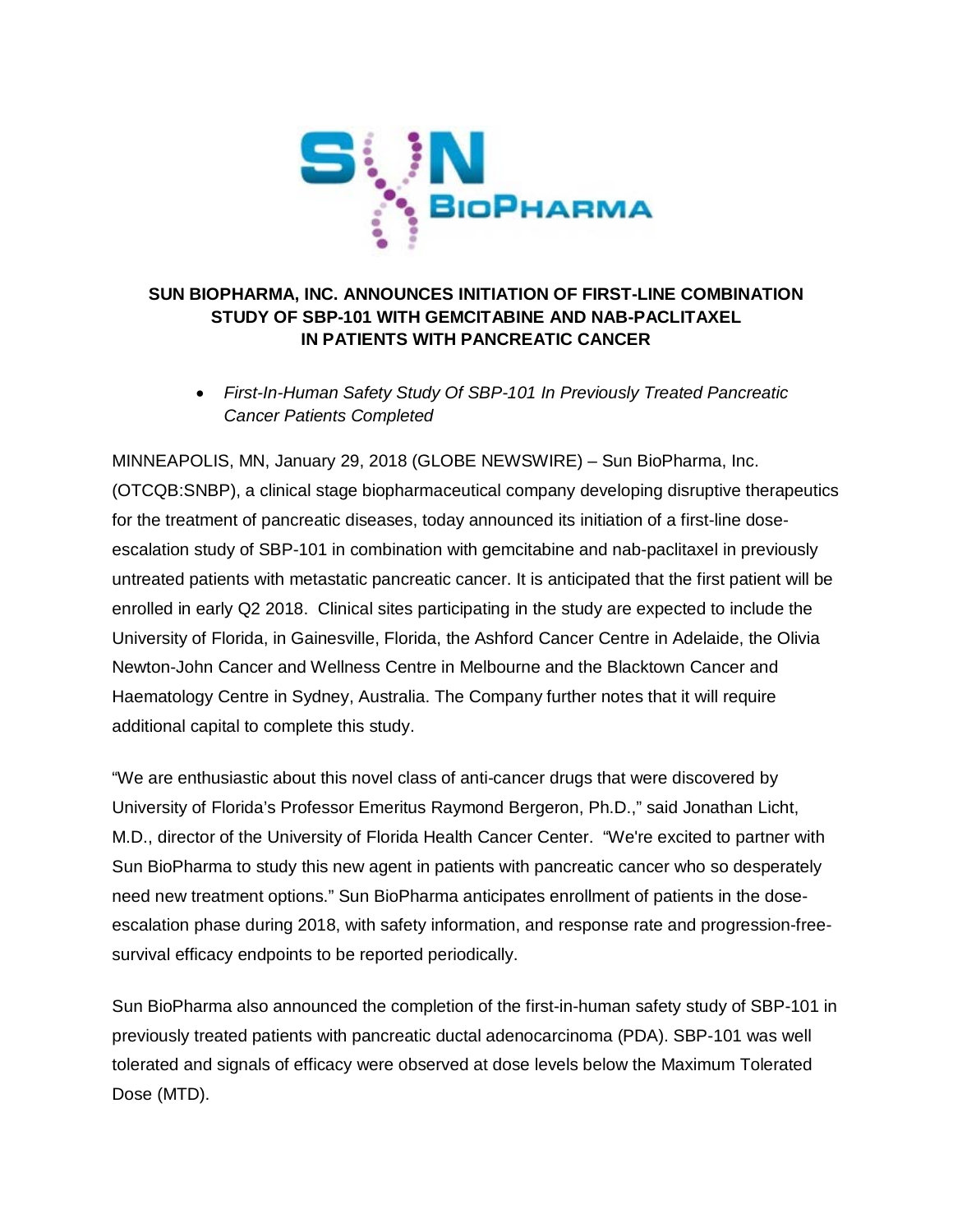David B. Kaysen, President and CEO of Sun BioPharma, Inc. said, "We are extremely excited about the results of this trial which affirmed our expectations for the safety profile of SBP-101 and, unexpectedly, provided encouraging signals of efficacy in these seriously ill patients. Our clinical team anticipates presentation of final results of this study at a major oncology conference later this year."

## **About SBP-101**

SBP-101 is a first-in-class, proprietary, polyamine compound designed to exert therapeutic effects in a mechanism specific to the pancreas. Sun BioPharma originally licensed SBP-101 from the University of Florida Research Foundation in 2011. The molecule has been shown to be highly effective in preclinical studies of human pancreatic cancer models, demonstrating superior activity to existing FDA-approved chemotherapy agents. Combination therapy potential has also been shown for pancreatic cancer. SBP-101 is expected to differ from current pancreatic cancer therapies in that it specifically targets the exocrine pancreas and has shown efficacy against primary and metastatic disease in animal models of human pancreatic cancer. Therefore management believes that SBP-101 may effectively treat both primary and metastatic pancreatic cancer, while leaving the insulin-producing islet cells and non-pancreatic tissue unharmed. The safety and metabolic profile demonstrated in our first-in-human safety study further supports evaluation of the potential for additive or synergistic effects in combination with current standard pancreatic cancer treatment.

## **About Sun BioPharma**

Sun BioPharma Inc. is a clinical-stage biopharmaceutical company developing disruptive therapeutics for urgent unmet medical needs. The Company's development programs target diseases of the pancreas, including pancreatic cancer and pancreatitis; the Company's initial product candidate is SBP-101 for the treatment of patients with pancreatic cancer. SBP-101 was invented by Raymond Bergeron, Ph.D., a Distinguished Professor Emeritus at the University of Florida. Sun BioPharma has scientific collaborations with pancreatic disease experts at Cedars Sinai Medical Center in Los Angeles, the University of Miami, the University of Florida, the Mayo Clinic Scottsdale, the Austin Health Cancer Trials Centre in Melbourne, Australia and the Ashford Cancer Centre in Adelaide, Australia. The Company's independent Data Safety Monitoring Board (DSMB) is Chaired by James Abbruzzese, MD, Professor of Medicine, Charles Johnson, M.D. Professor of Medicine, a member of the Duke Cancer Institute and Chief, Division of Medical Oncology at Duke University School of Medicine. Further information can be found at: www.sunbiopharma.com. Sun BioPharma's common stock is currently quoted on the OTCQB tier of the over-the-counter markets administered by the OTC Markets Group, Inc. under the symbol: SNBP.

## **Forward-Looking Statements Safe Harbor**

*This press release contains "forward-looking statements" within the meaning of the Private Securities Litigation Reform Act of 1995. For example, statements regarding the Company's*  next study, the timing and effects of the reverse stock split and potential eligibility and approval